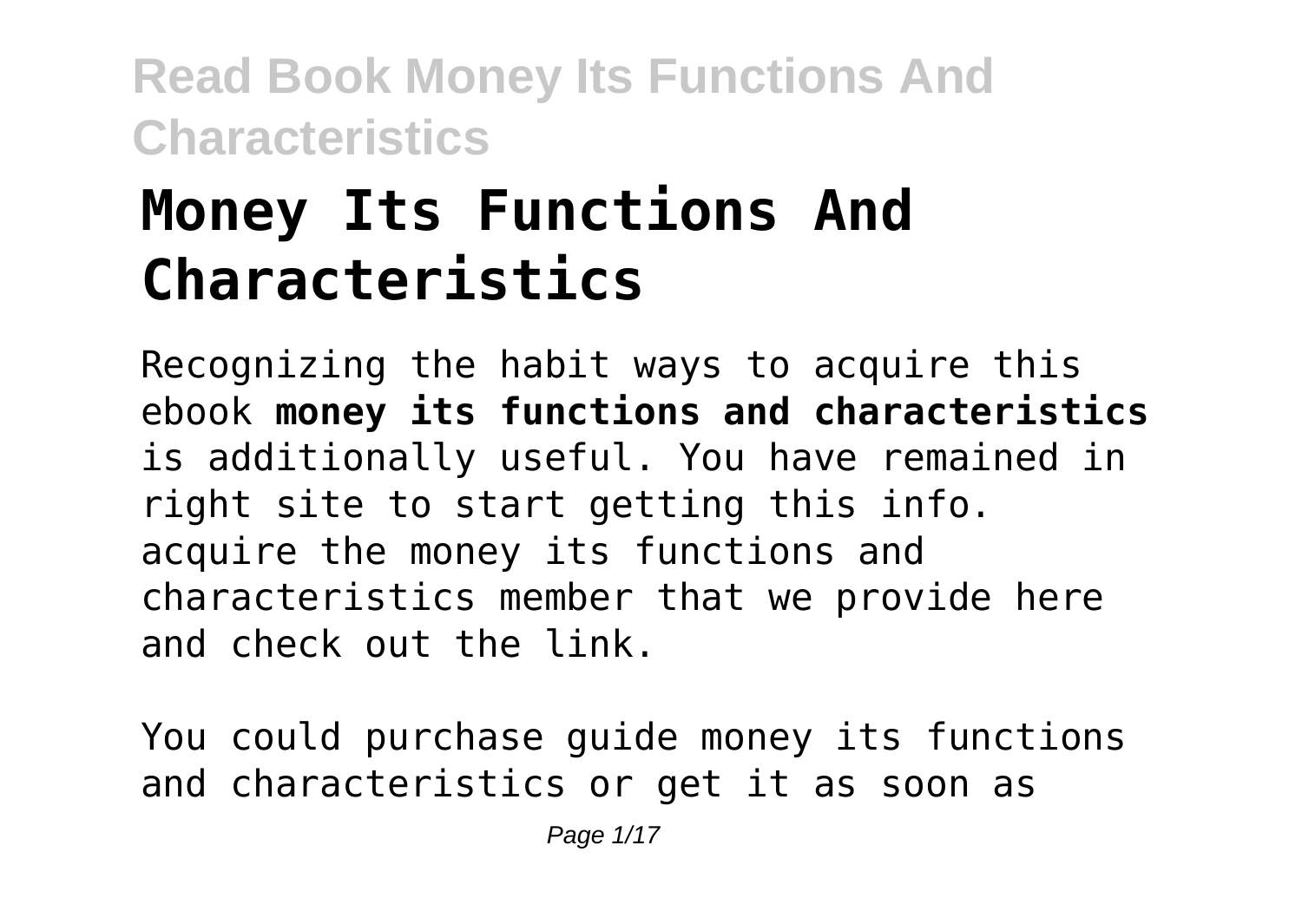feasible. You could speedily download this money its functions and characteristics after getting deal. So, with you require the ebook swiftly, you can straight acquire it. It's fittingly no question simple and for that reason fats, isn't it? You have to favor to in this look

Lesson 3-6: The Functions and Characteristics of Money *Functions of money | Financial sector | AP Macroeconomics | Khan Academy* Money. The functions and characteristics of money. Functions of Money- Macro Topic 4.3 Functions and Characteristics of Money  $\Pi$ Page 2/17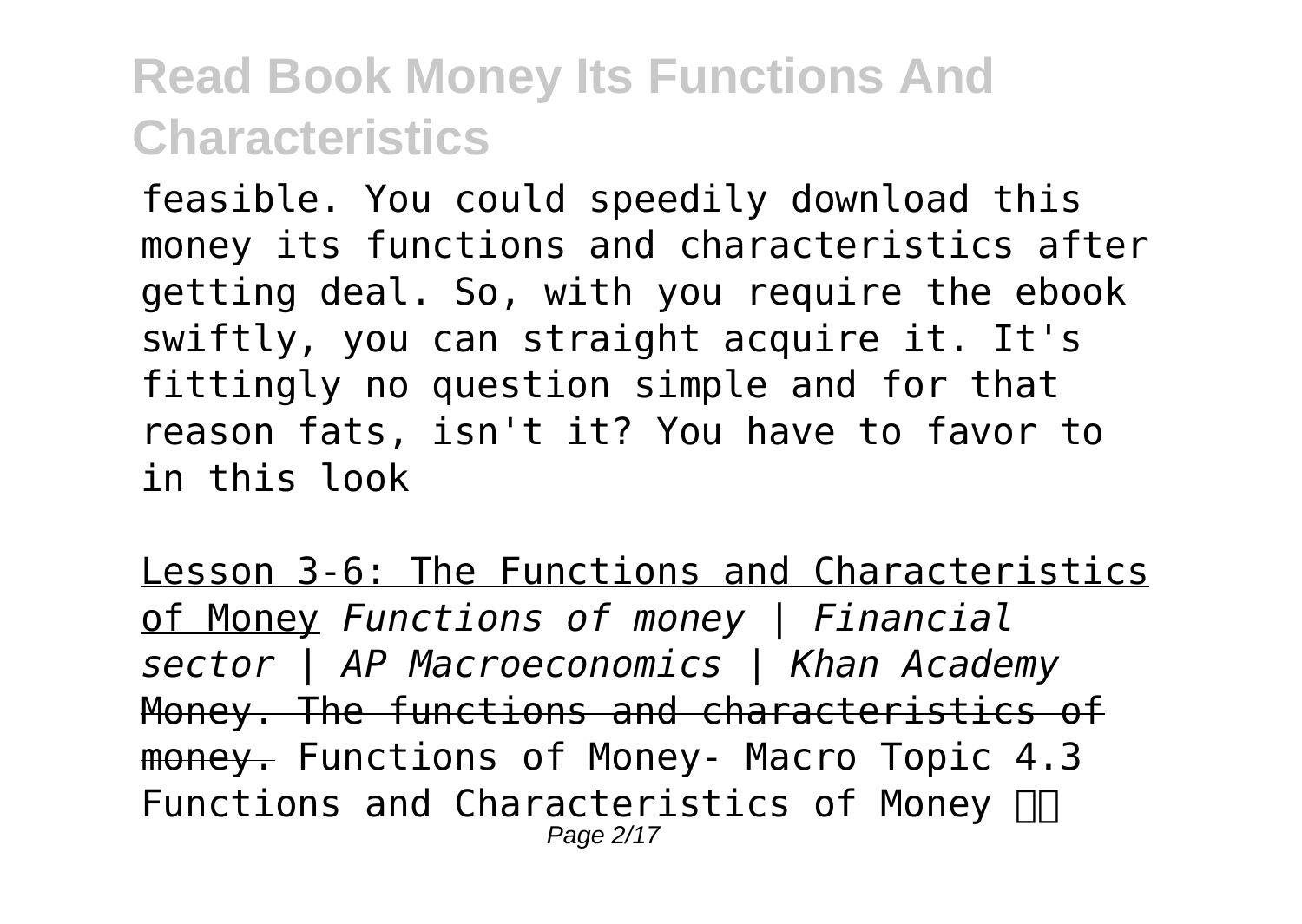*Money vs. Barter | Characteristics of Money* Characteristics and Functions of Money **Money: definition, Functions and characteristics Functions of money or What is money Robin Sharma - Live discussion | theSPEAKERS** Characteristics of Money Functions and Characteristics of Money 2016 **Psychology of Money Book Summary In Hindi | Morgan Housel | Untold Truth About Money | List Of Books, Websites And Resources To Learn About Finance \u0026 How To Make Money** What is Money? *MUST WATCH: Understanding Money* 5 Financial Books to Read NOW! | Best Books On Money What is Money? How Money Works Explained in One Page 3/17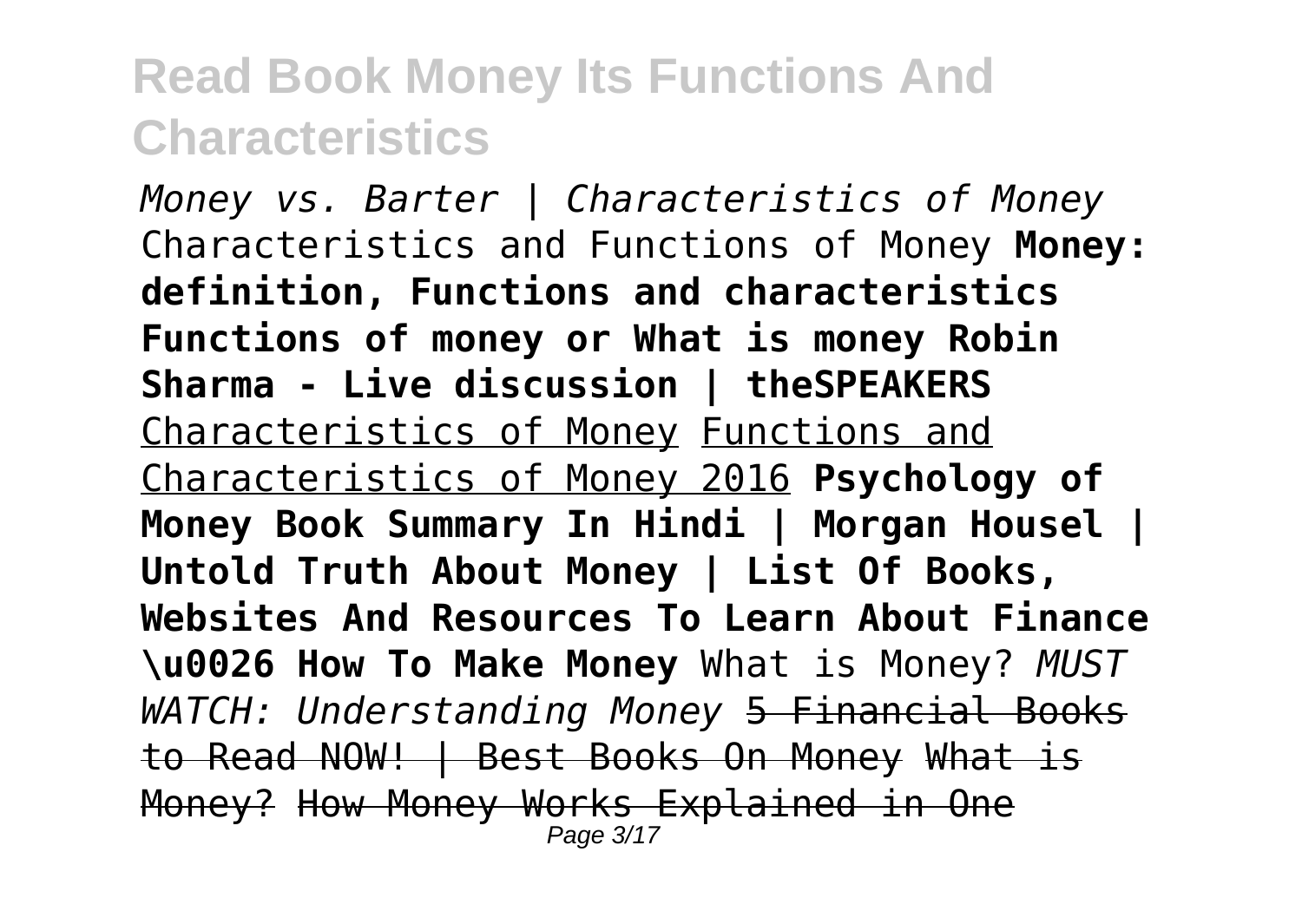Minute Three Types of Money in One Minute: Commodity Money, Representative Money and Fiat Money\*/Currency Finance: The History of Money (combined) Function:Characteristics of Money Functions of Money and Characteristics of Money  **10 Reasons Why Reading Books is Important** Easy Explanation | Functions of Money | Money and Banking | Part-2| Macroeconomic- XII

Characteristics Of Money

Functions of Money and characteristics of good money **115 | Meaning, Characteristics And** Functions of Money | Macroeconomics | Money And Money Supply *(B.COM/B.A) Q no.6(Macro)* Page 4/17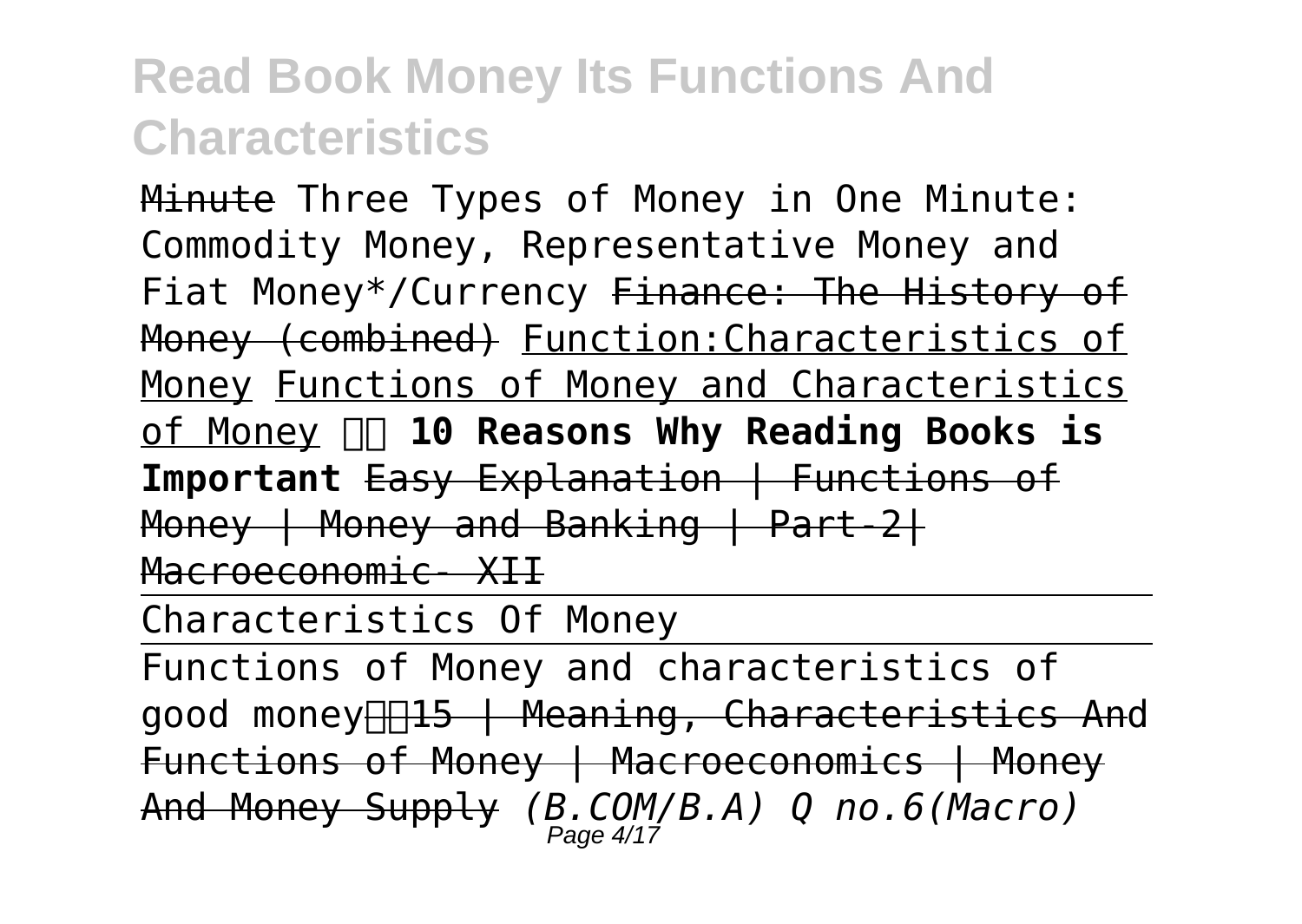*Money and its function. for B.com and B.A(SOL and Regular students)* Money Its Functions And Characteristics

Money is a medium of exchange. This is undoubtedly the most prominent function of money. Money solves all the problems associated with barter trade or ... Money is a measuring tool. Another function of money is that it is used as a measuring tool for goods and services. You see, a measuring unit ...

#### Money: Functions and Characteristics of Money - Hosbeg.com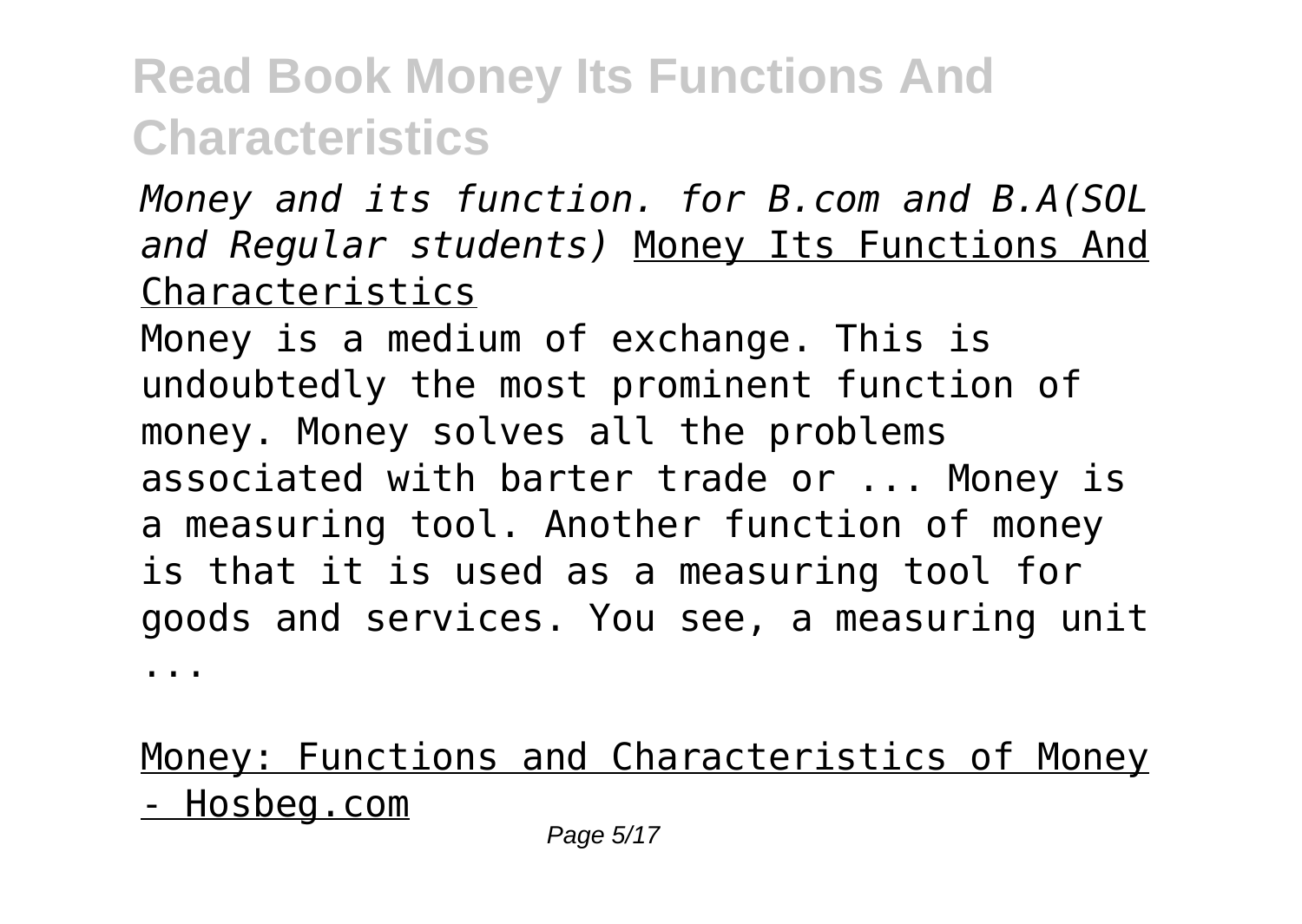Key Characteristics of Money. Durability i.e. it needs to last; Portable i.e. easy to carry around, convenient, easy to use; Divisible i.e. it can be broken down into smaller denominations; Hard to counterfeit - i.e. it can't easily be faked or copied; Must be generally accepted by a population; Valuable – generally holds value over time

#### Money - Characteristics and Functions (Financial ...

Money serves several functions: a medium of exchange, a unit of account, a store of value, and a standard of deferred payment. Page 6/17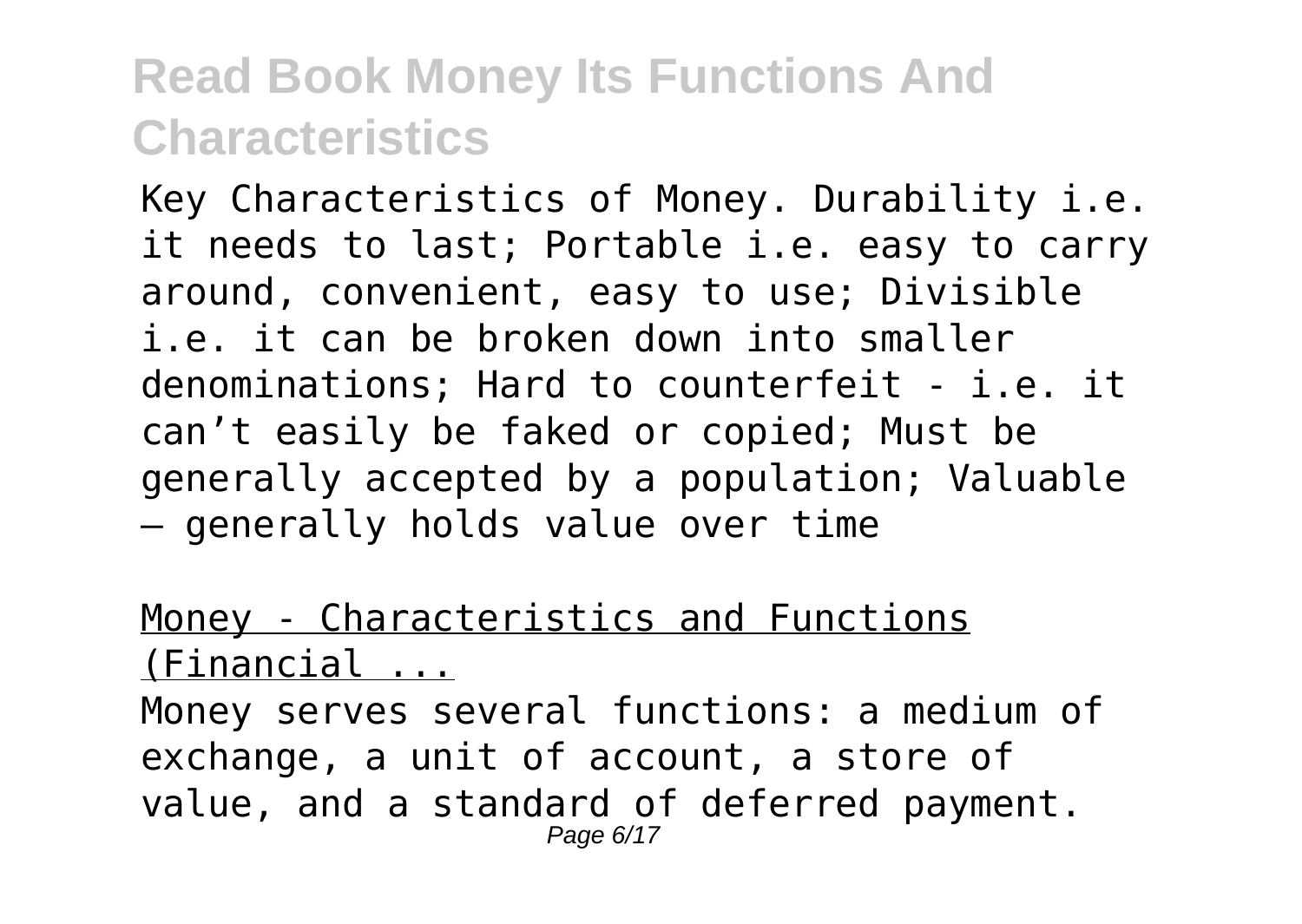There are two types of money: commodity money, which is an item used as money, but which also has value from its use as something other than money; and fiat money, which has no intrinsic value, but is declared by a government to be the legal tender of a country.

27.1 Defining Money by Its Functions -Principles of Economics As for Medium of Exchange, ever since it being introduced into the economic society, money has been fulfilling its duty to act as an essential function which is medium of Page 7/17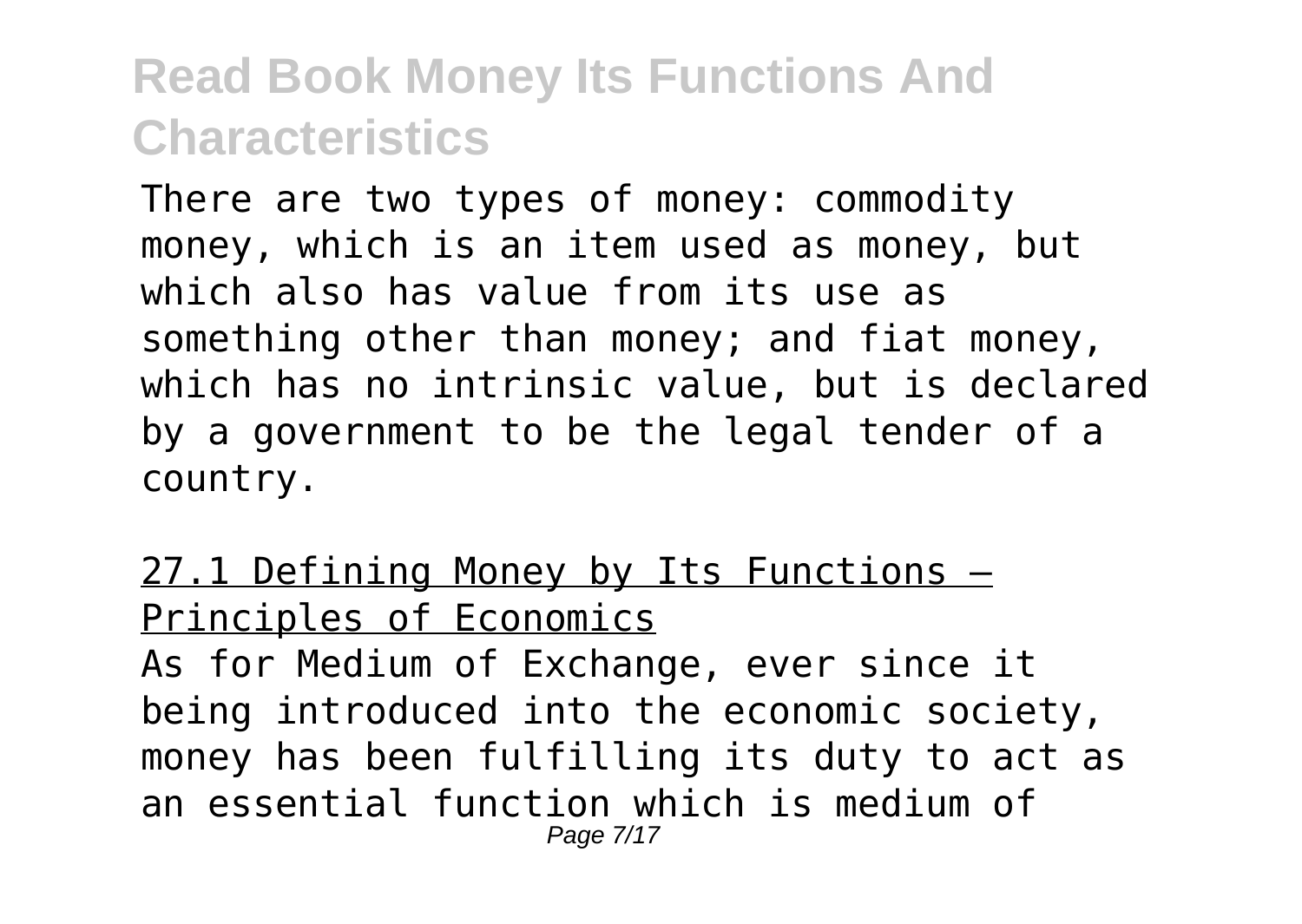exchange in the society. Money facilitates well as our monetary transactions to purchase and own both tangible and intangible goods and services as a medium of exchange.

#### Functions and Characteristics of Money - UKEssays.com

THE ECONOMY: ITS ROLE SPECIALIZATION, TRADE, AND THE BARTER SYSTEM THE ROLE OF MONEY THE CHARACTERISTICS OF MONEY Money: Its Functions and Characteristics Extract from Money and Monetary Policy in Canada. Toronto: Canadian Foundation for Economic Education, 1994. [CFEE, 110 Eglinton Aue West, Suite 201, Page 8/17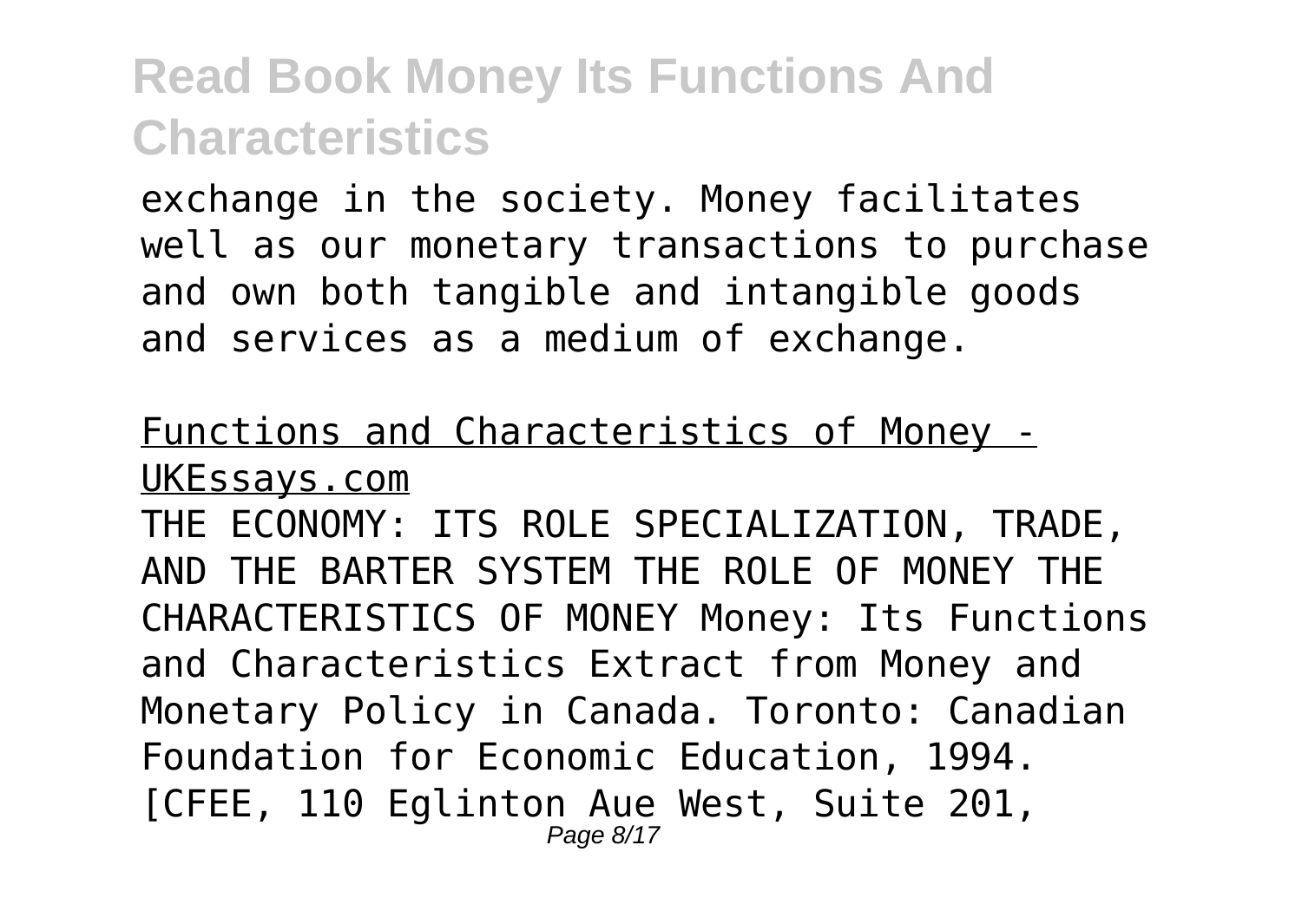Toronto, Ontario M4R 1A3; Tel: (416) 968-2236; Fax: (416) 968-0488;

Money: Its Functions and Characteristics Allows people to lend and borrow. Someone who wants to buy something now can get it buy borrowing money from some one who does not want to use it now. That amount can be repaid in future. It helps people to pay in installments.

Characteristics And Functions Of Money - TeachifyMe According to Prof. Walker, "Money is what Page  $9/17$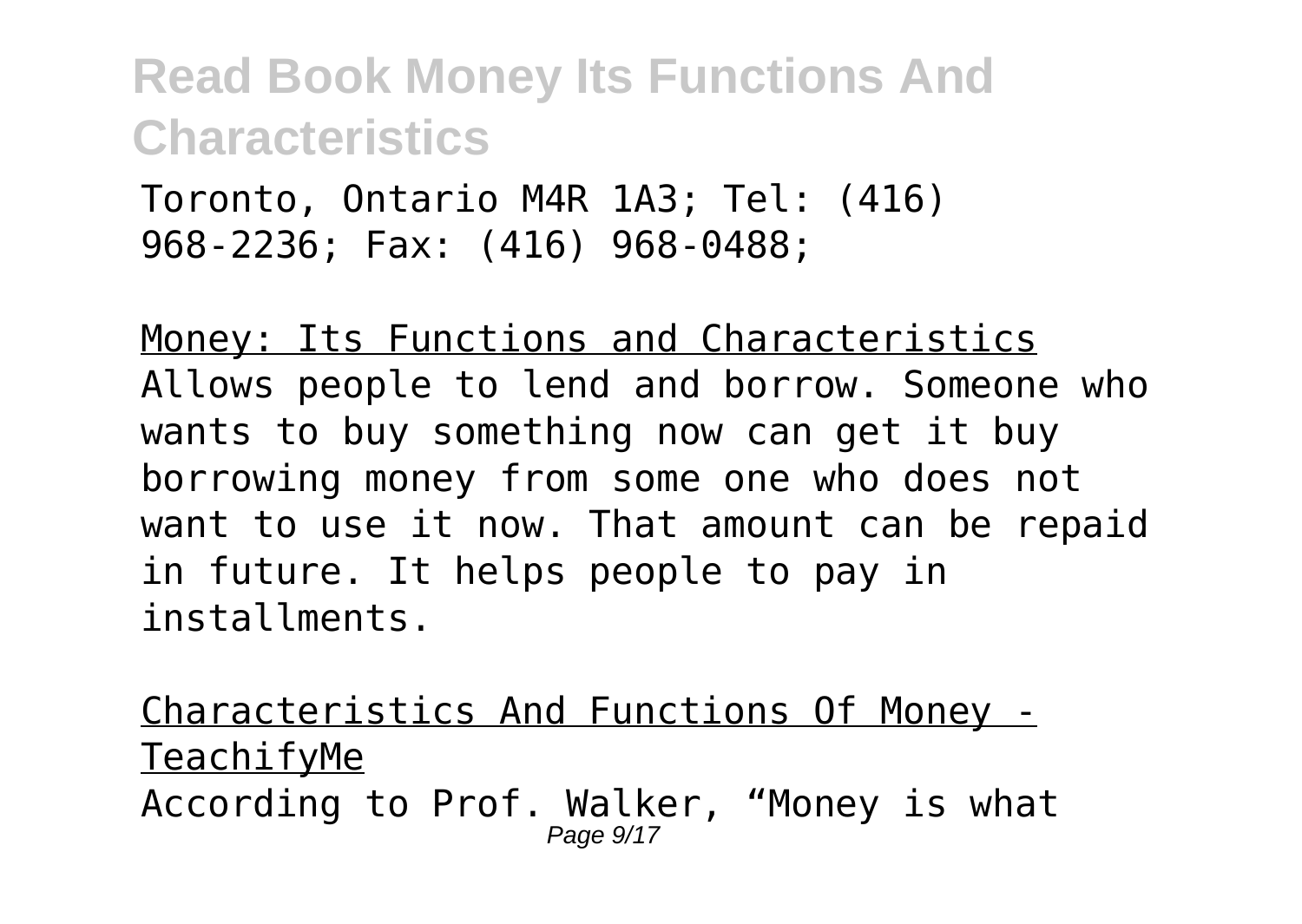money does". It is associated with the functions performed/roles played by money. However, a suitable definition must be comprehensive and must emphasise not only on the important functions of money but also on its basic characteristics, namely general acceptability.

Money in Economics: Definition, Types, Functions ... BUSINESS FINANCE Money and its characteristics – defined/given in a previous lesson. Functions of money:-Medium of exchange – it can be used in exchange for Page 10/17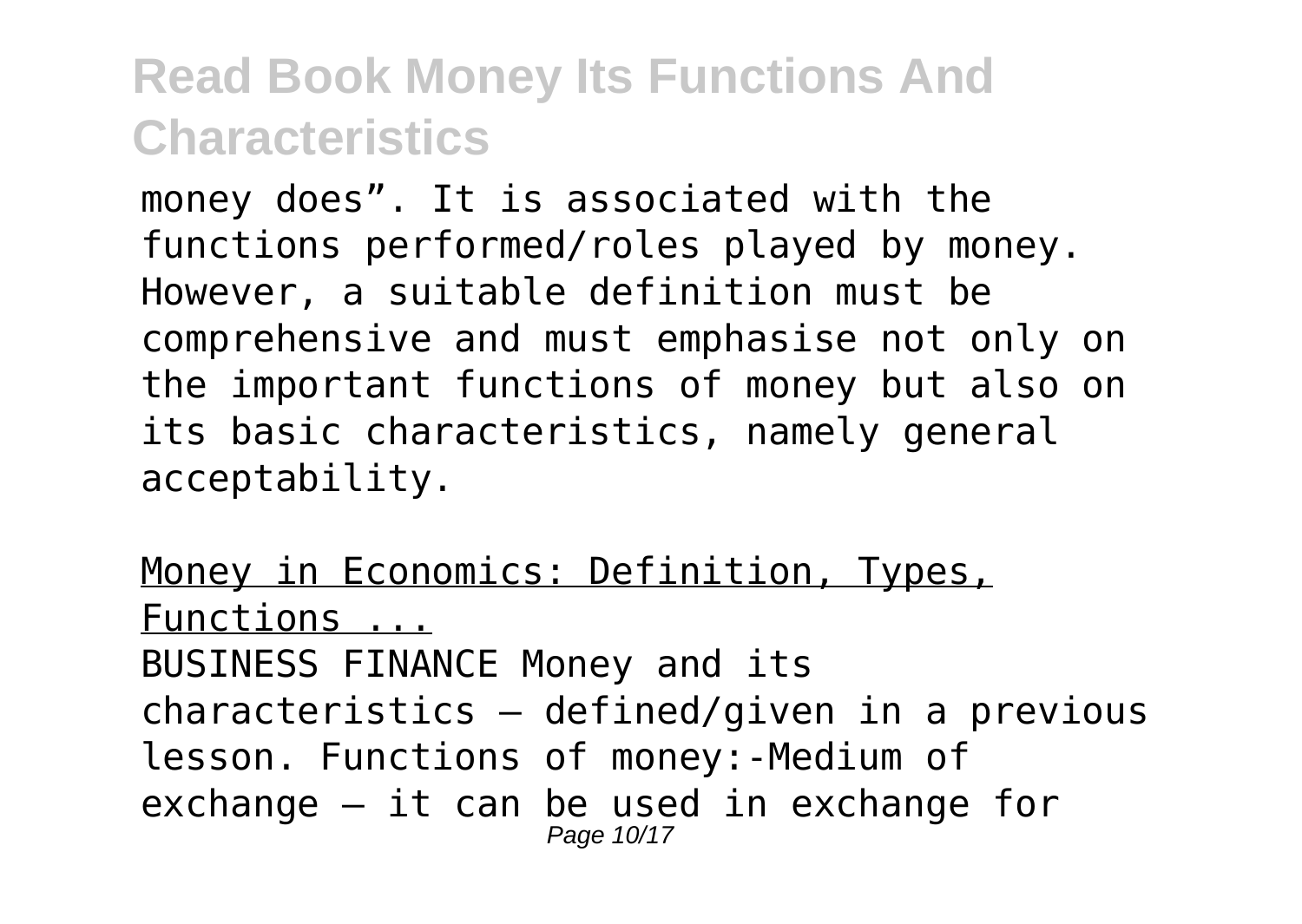goods and services-Unit of account – items can be priced-Standard of deferred payments – allows the credit system to work –eg. goods can be obtained through hire purchase, trade credit and credit sales.

#### BUSINESS FINANCE.docx - BUSINESS FINANCE Money and its ...

All money has three common characteristics: 1. It serves as a medium of exchange. 2. It is a unit of account.

Functions and Characteristics of Money The last main function of money is acting as Page 11/17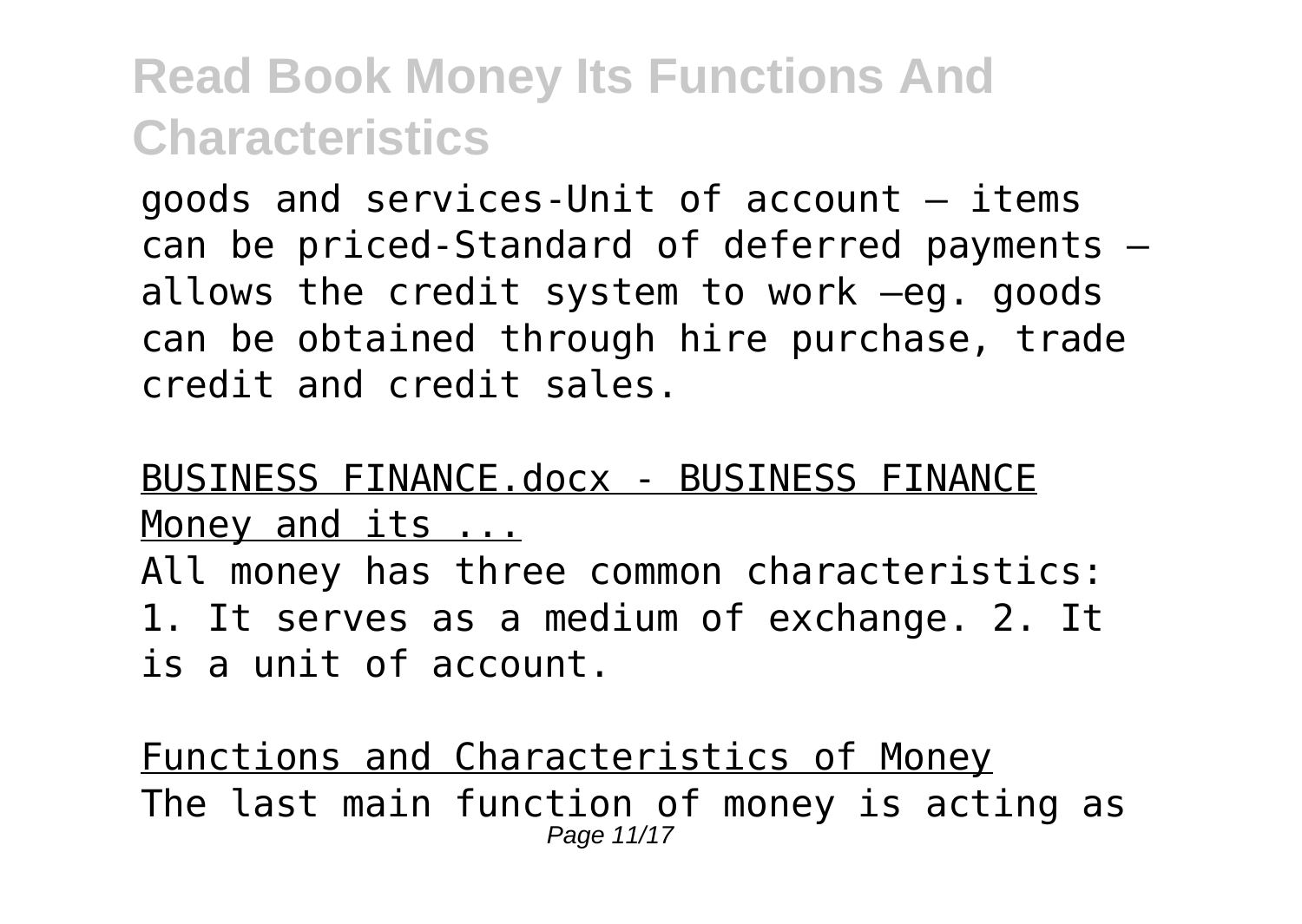a standard of deferred payment in an economy. It simply means that money is used for specifying future payments for current purchases. People who purchase some high value goods can pay off the payments in their future.

- Characteristics of Money to Function Effectively - Free ...

B. Functions of Money: 1. Money as the Medium of Exchange: Money came into use to remove the inconveniences of barter as money has separated the act of purchase from sale. 2. Money as a Unit of Account or Measure of Page 12/17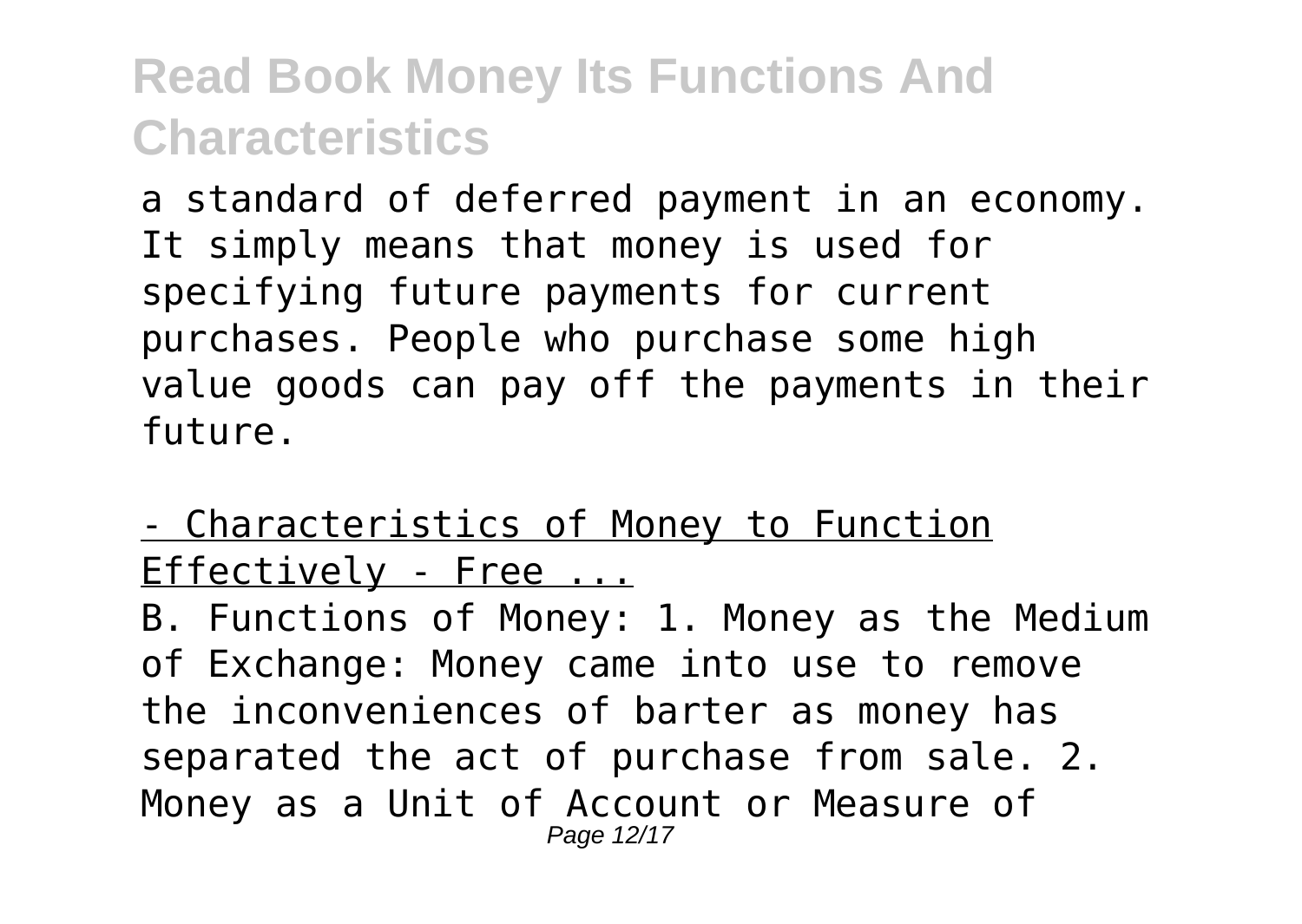Value: Money serves as a unit of account or a measure of value. Money is the ...

Money: Meaning and Functions of Money – Discussed! Lastly, we know that in order for money to be a functional means to pay for goods or services, it needs to fulfill four characteristics: durability, divisibility, transportability, and the ...

The Functions and Characteristics of Money - Video ... The main characteristics of money are Page 13/17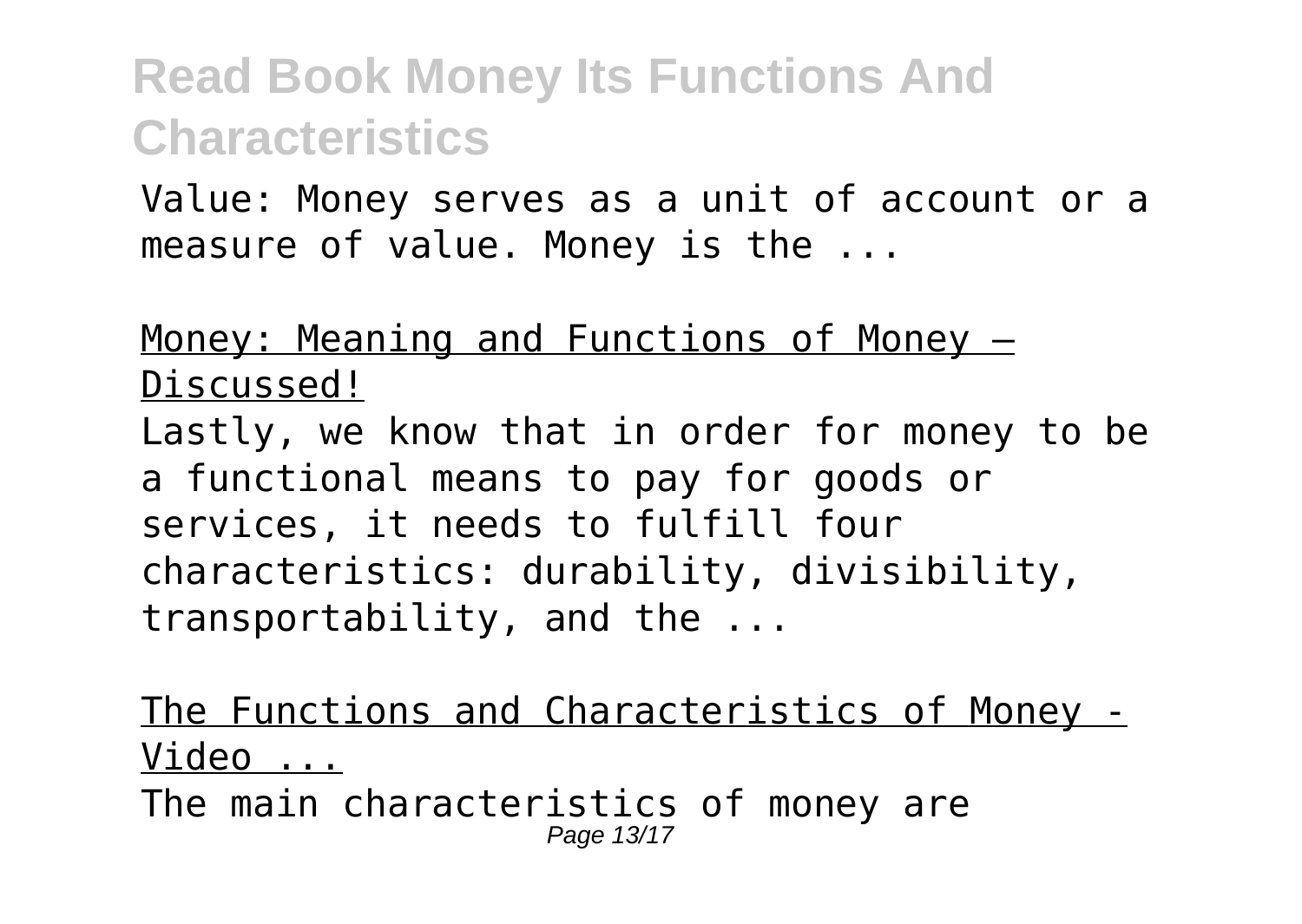durability, divisibility, portability, acceptability, limited supply and uniformity. Money serves as a store of value, a unit of account and as a medium of exchange. Durability of money means that it can be replaced when it is worn out.

What Are the Main Characteristics of Money? The last main function of money is acting as a standard of deferred payment in an economy. It simply means that money is used for specifying future payments for current purchases. People who purchase some high value goods can pay off the payments in their Page 14/17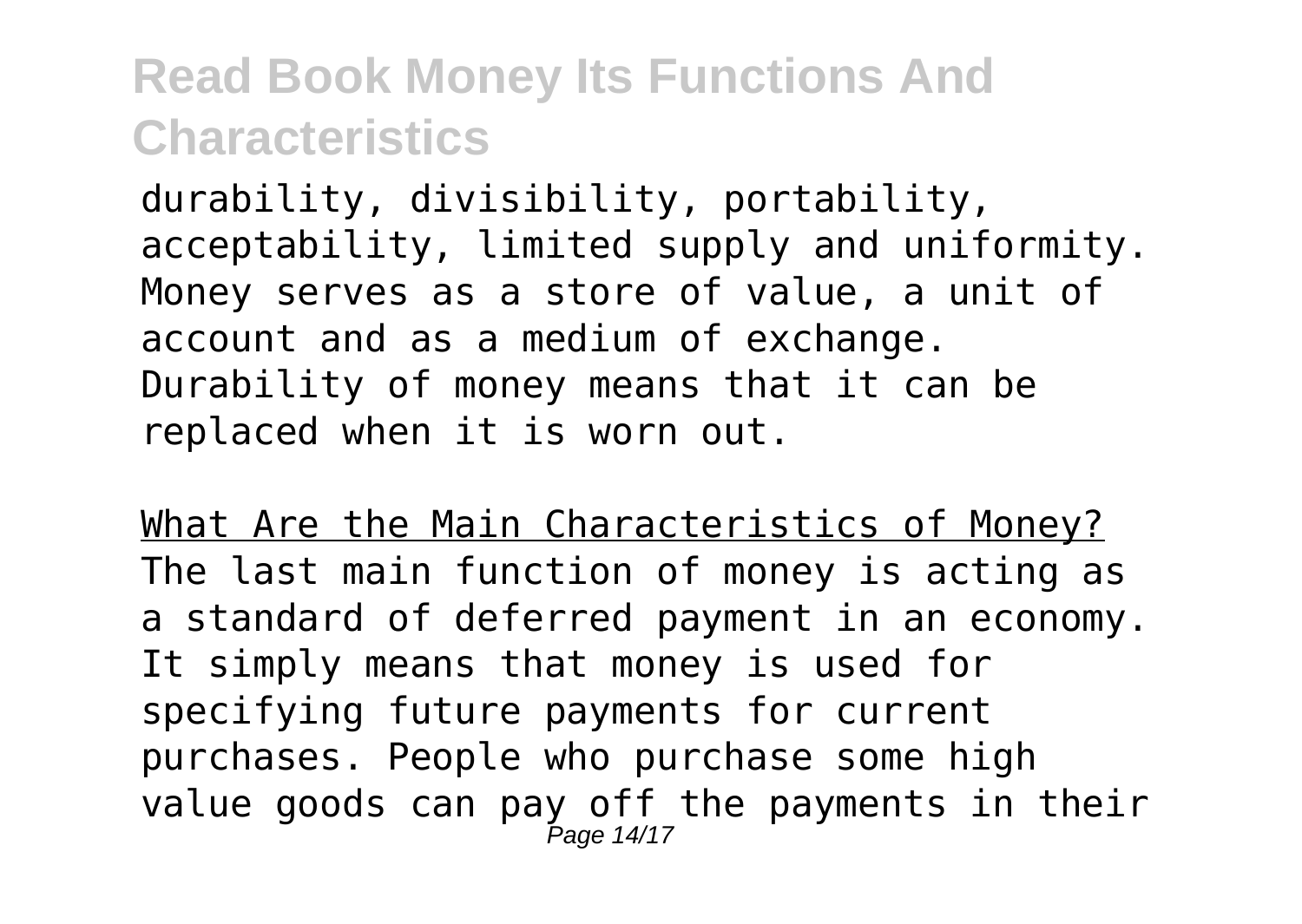future.

#### Characteristics of Money to Function Effectively Functions of Money Medium of Exchange- money or other substance generally accepted as payment for goods or services Measure of Value- function of money that allows it to serve as a common way to express value ex. Price Tags Store of Value- allows people to preserve value for future use

#### The Evolution, Functions and Characteristics of Money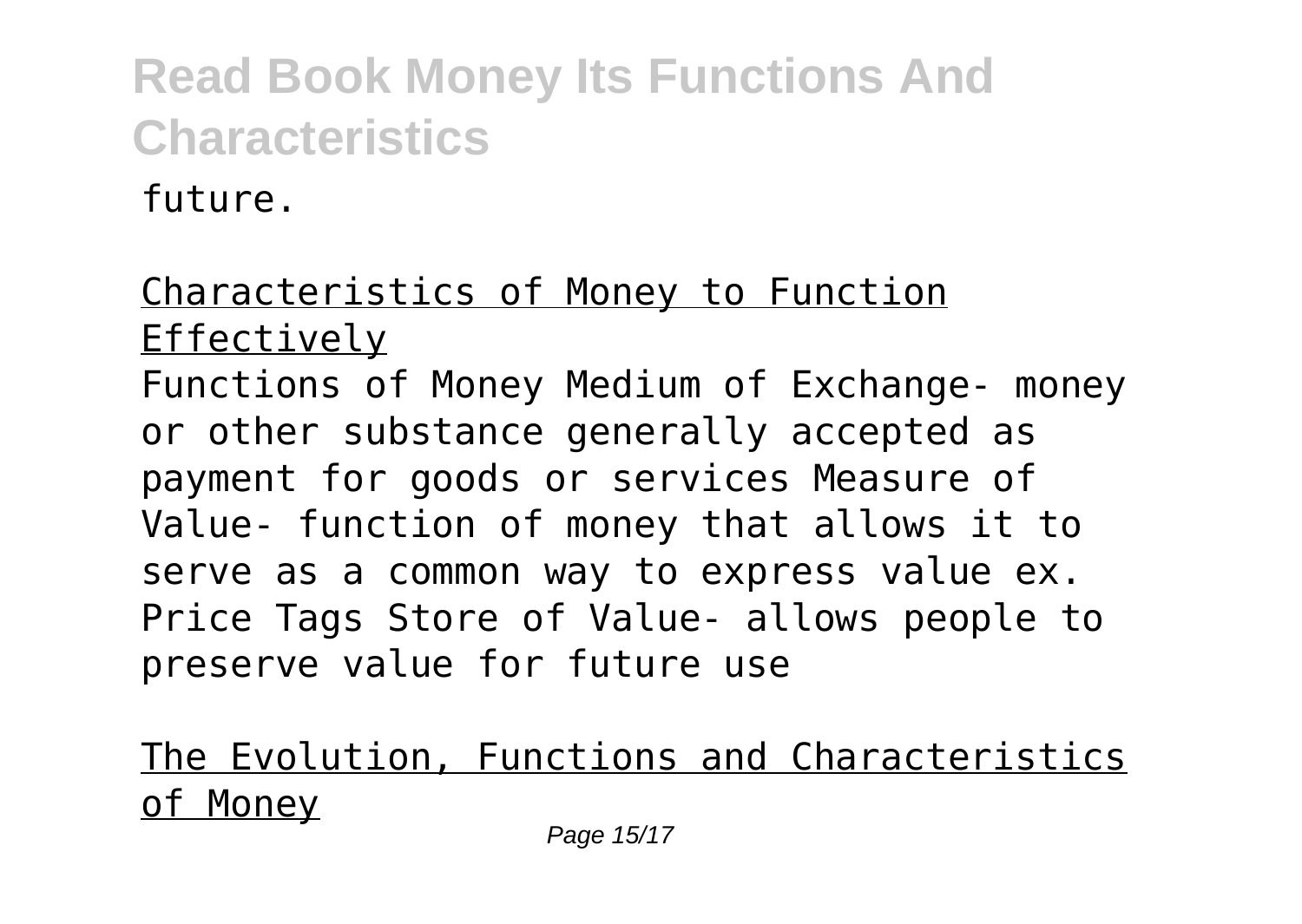Three function of money include acting as a medium of exchange, unit of account and store of value.

Three Functions of Money | Sapling money its functions and characteristics Money: Functions and Characteristics of Money. Divisibility. Money is easily divisible. Money must be able to be easily divided into smaller units or denominations in order for one to be able to ... Portability. Money must be portable. By being portable, money must be able to be easily carried by a ...